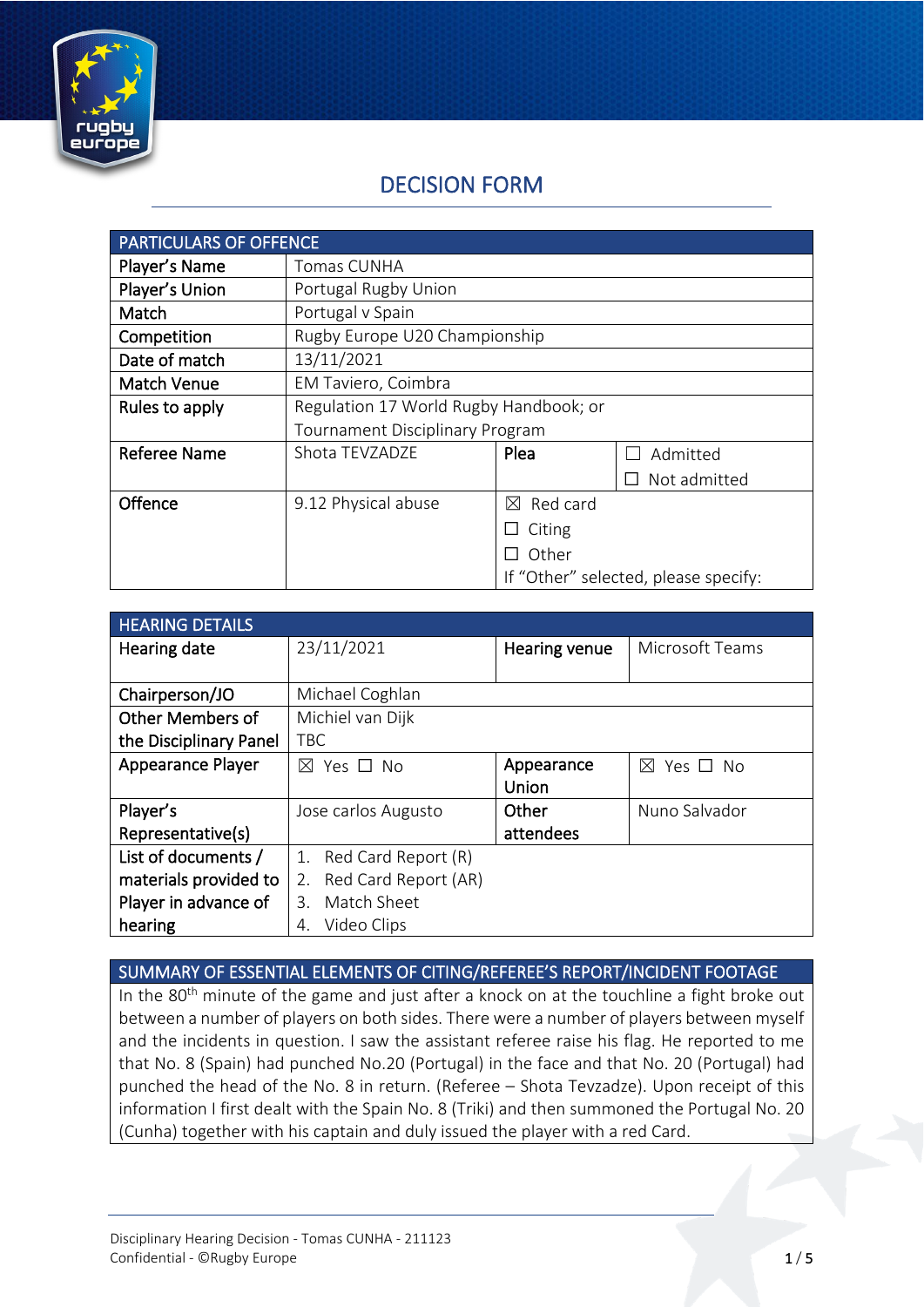#### ESSENTIAL ELEMENTS OF OTHER EVIDENCE (e.g. medical reports)

The Assistant Referee report of Jonny Perriam confirms the above described events and aligns with the Referee's decision to issue a red card to the player.

### SUMMARY OF PLAYER'S EVIDENCE

The player accepted that the referee was justified in issuing him with a red card. He admitted punching his opponent. He said that having been punched himself he was acting in self defence. He said that he had apologised to his opponent as soon as they had left the field of play and that his opponent had apologised to him.

### FINDINGS OF FACT

The disciplinary Panel, having noted the content of the papers presented in this case, the evidence taken and having carefully considered the video clip of the events in question, are unanimously of the view that the player (Tomas Cunha) punched the head of Spain No. 8 (Triki) in retaliation after having been punched himself as was seen and duly reported by Assistant Referee Jonny Perriam in or about the 80<sup>th</sup> minute of the game between Portugal U20 and Spain U20 on the 13th of November 2021 at the EM Taviero, Coimbra contrary to Section 9.12 of the World Rugby Code.

#### **DECISION**

 $\boxtimes$  Proven  $\Box$  Not proven  $\Box$  Other disposal (please state)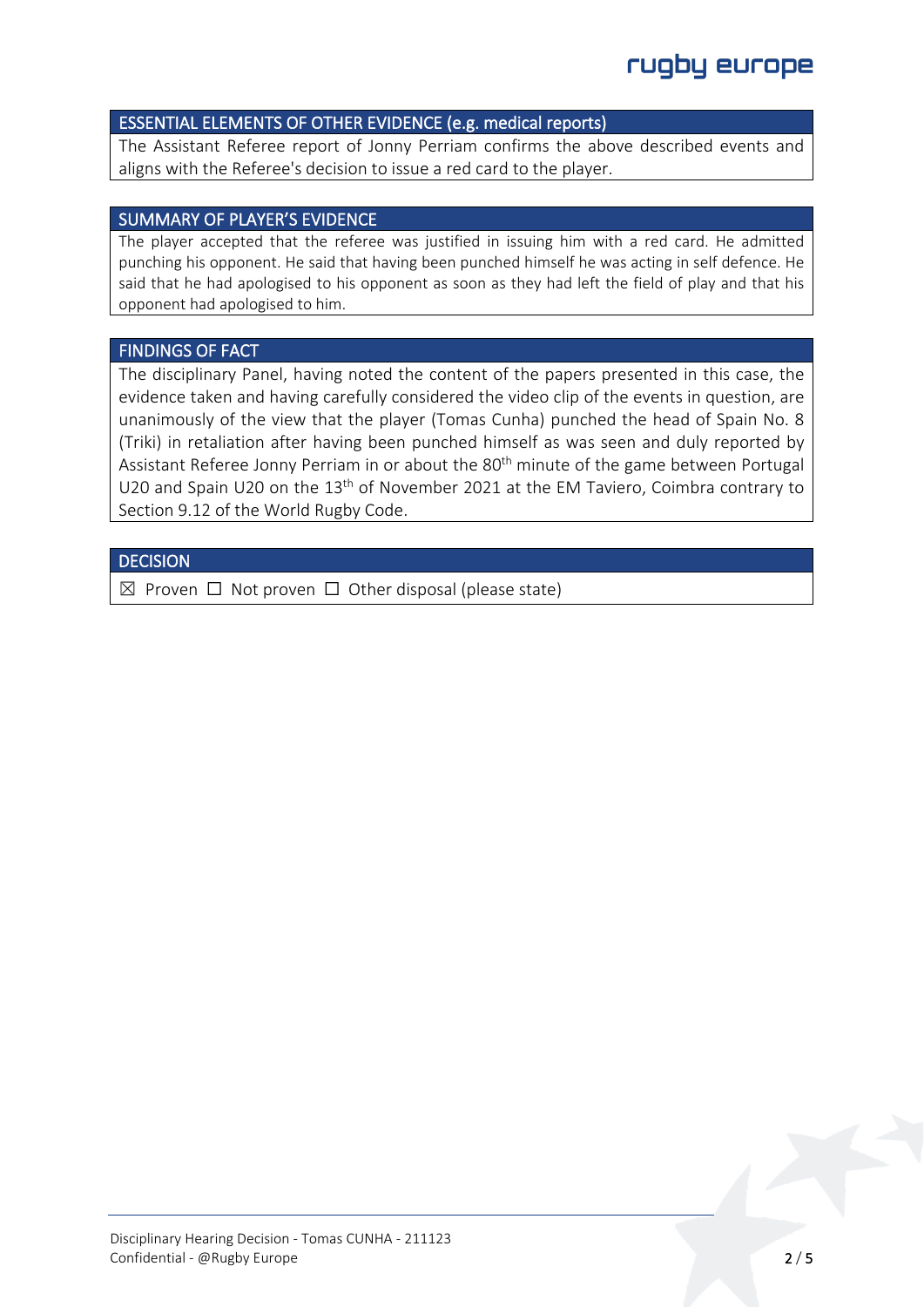## SANCTIONING PROCESS

| <b>ASSESSMENT OF SERIOUSNESS</b>                                                              |  |  |
|-----------------------------------------------------------------------------------------------|--|--|
| As per Article 4.5 of Rugby Europe Disciplinary Regulations and Regulations 17 of World Rugby |  |  |
| <b>Assessment of Intent</b>                                                                   |  |  |
| $\boxtimes$ Intentional/deliberate $\square$ Reckless                                         |  |  |
|                                                                                               |  |  |
| <b>State Reasons</b><br>See above                                                             |  |  |
|                                                                                               |  |  |
| Gravity of player's actions                                                                   |  |  |
| There was potential for injury. But such injury unlikely to be serious.<br>Nature of actions  |  |  |
| Punch to the head.                                                                            |  |  |
|                                                                                               |  |  |
| <b>Existence of provocation</b>                                                               |  |  |
| Yes - player was punched first.                                                               |  |  |
| Whether player retaliated                                                                     |  |  |
| He retaliated                                                                                 |  |  |
| Self-defence                                                                                  |  |  |
| N/A                                                                                           |  |  |
| Effect on victim                                                                              |  |  |
| None                                                                                          |  |  |
| Effect on match                                                                               |  |  |
| None                                                                                          |  |  |
| Vulnerability of victim                                                                       |  |  |
| N/A                                                                                           |  |  |
| Level of participation/premeditation                                                          |  |  |
| No premeditation - reactive                                                                   |  |  |
| Conduct completed/attempted                                                                   |  |  |
| Completed                                                                                     |  |  |
| Other features of player's conduct                                                            |  |  |
| N/A                                                                                           |  |  |
| Entry point                                                                                   |  |  |
| $\boxtimes$ Mid-range 6 Weeks<br>$\Box$ Top end [XX] Weeks<br>$\Box$ Low-end [XX] Weeks       |  |  |
| *If Top End, the JO or Panel should identify, if appropriate, an entry point between the Top  |  |  |
| End and the maximum sanction and provide the reasons for selecting this entry point, below.   |  |  |
| Reasons for selecting Entry Point above Top End                                               |  |  |
| [Insert]                                                                                      |  |  |

## ADDITIONAL RELEVANT OFF-FIELD AGGRAVATING FACTORS

As per Article 4.5 of Rugby Europe Disciplinary Regulations and Regulations 17 of World Rugby

### Player's status as an offender of the Laws of the Game

No Previous cards of either colour.

Need for deterrence

Not in this case

## Any other off-field aggravating factors

None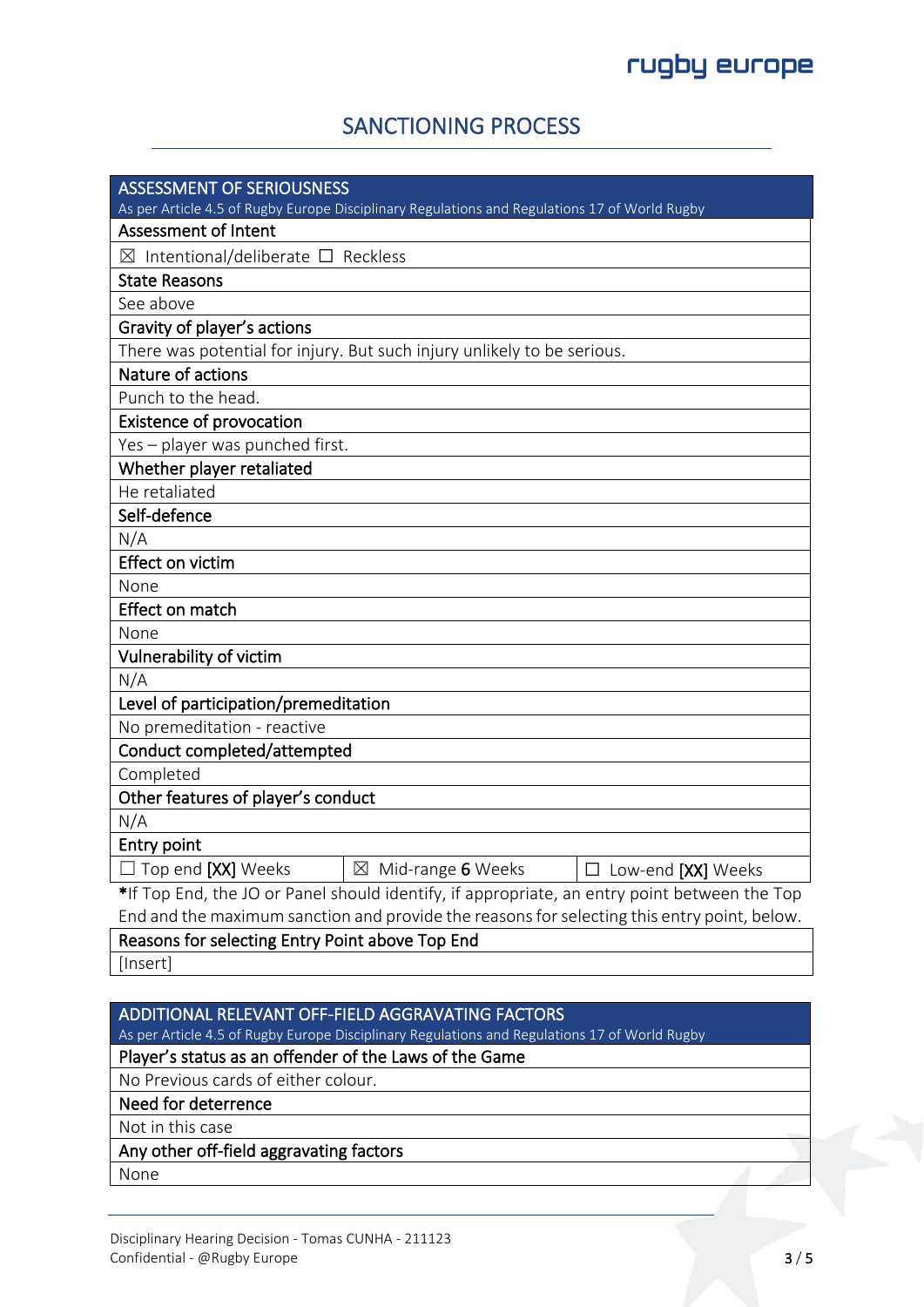Number of additional weeks: 0

## Summary of reason for number of weeks added:

N/A

| RELEVANT OFF-FIELD MITIGATING FACTORS<br>As per Article 4.5 of Rugby Europe Disciplinary Regulations and Regulations 17 of World Rugby |                                             |  |  |  |
|----------------------------------------------------------------------------------------------------------------------------------------|---------------------------------------------|--|--|--|
| Acknowledgement of guilt and timing                                                                                                    | Player's disciplinary record/good character |  |  |  |
| Admission of guilt only upon<br>hearing                                                                                                | [Insert]                                    |  |  |  |
| commencing. No disciplinary statement had                                                                                              |                                             |  |  |  |
| been received from the players Union prior to                                                                                          |                                             |  |  |  |
| the hearing.                                                                                                                           |                                             |  |  |  |
| Youth and inexperience of player                                                                                                       | Conduct prior to and at hearing             |  |  |  |
| Only 20 year of age                                                                                                                    | [Insert]                                    |  |  |  |
| Remorse and timing of remorse                                                                                                          | Other off-field mitigation                  |  |  |  |
| Immediate apology to opponent on the                                                                                                   | [Insert]                                    |  |  |  |
| sideline                                                                                                                               |                                             |  |  |  |

Number of weeks deducted: 3

#### Summary of reason for number of weeks deducted:

The player, though engaged in the melee between the two teams, had been provoked by the punch that he had received from his opponent. He displayed immediate remorse and presented well before the disciplinary panel. He was inexperienced as a player (U20).